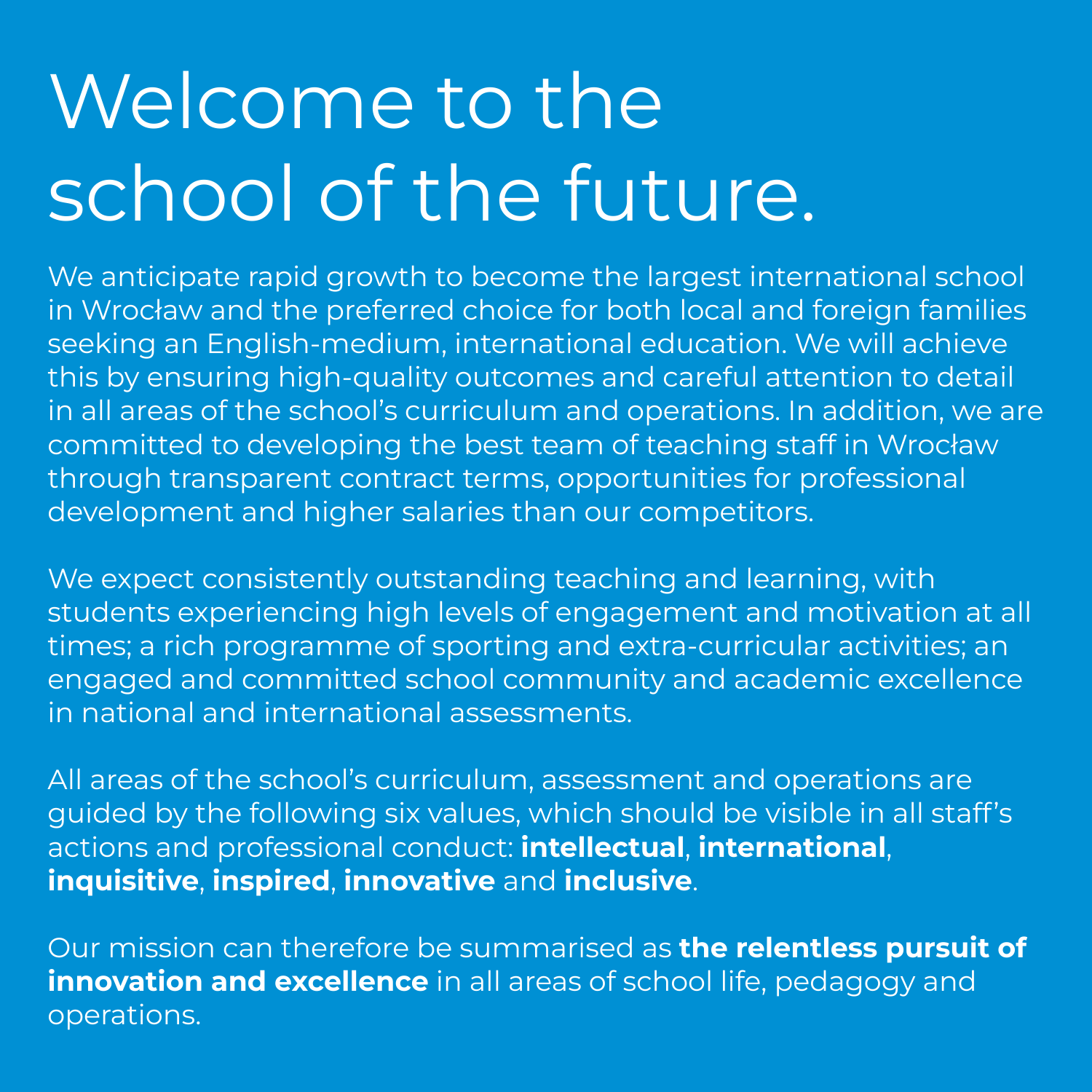

### Now Recruiting

We are now inviting applications from qualified teachers who are passionate about our mission and driven by our values to join our team from September 2022.

#### Available positions

- **Primary Class Teacher**
- **Educational Assistants**
- Secondary język polski Teachers

For more information or to submit an application, please contact: ccolbourne@cosmo.edu.pl

If successful in the recruitment process, you will be required to undergo a criminal records check in Poland and all previous countries of residence to verify that you are a suitable person to work with children. Further checks will be made at regular intervals thereafter.

Wrocław Cosmopolitan School is an equal opportunities employer.